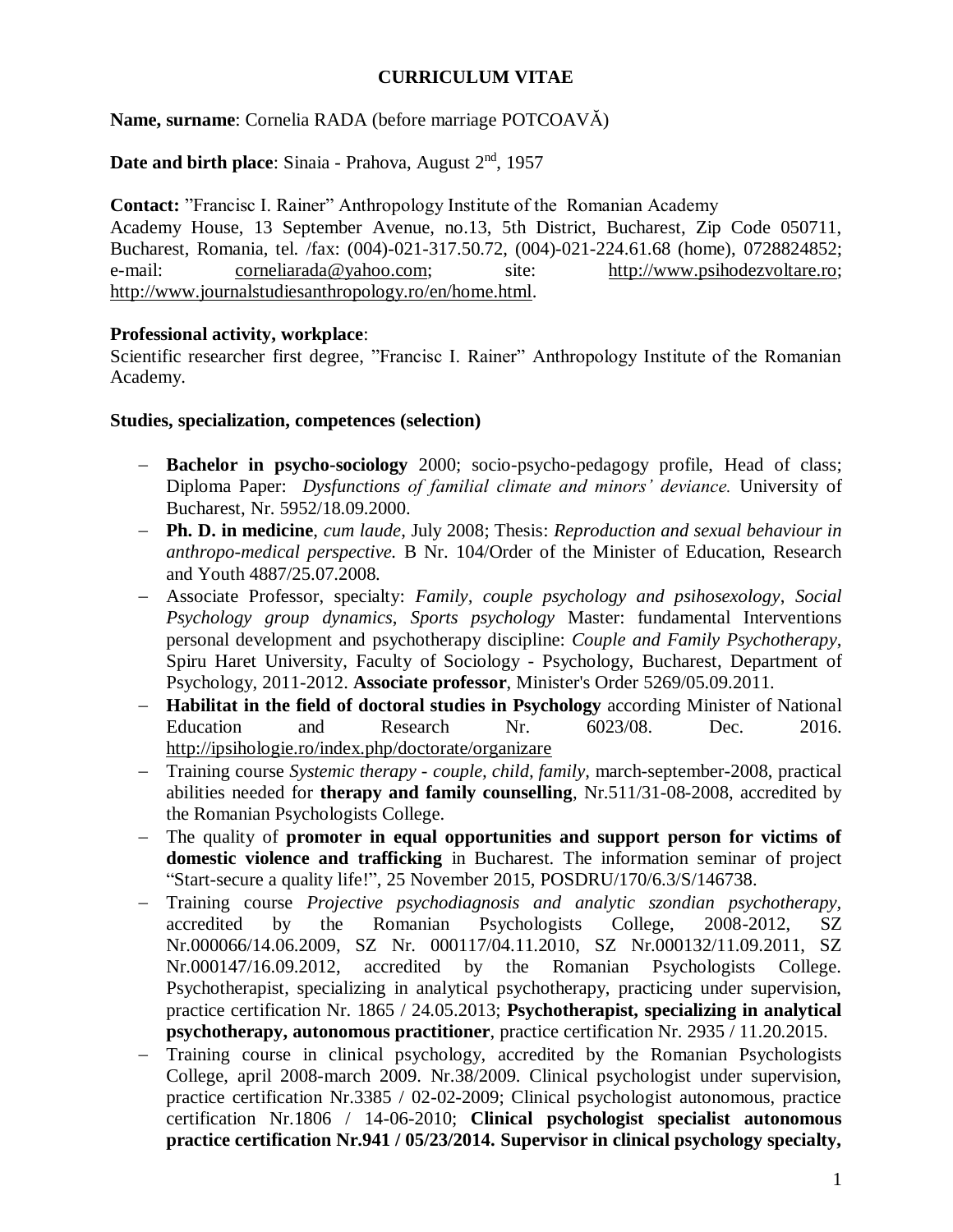**certificate I.1006 / 17/06/2016,** Clinical psychology expert, registered in 2019 **[https://www.alegericpr.ro/index.php/registre].**

- **Psychotherapist specialty cognitive-behavioral psychotherapy and hypnotherapy**, practicing under supervision, certified Nr. 1198 / 08.04.2017, **autonomous practitioner**, Nr.3579 / 12-12-2019.
- The specialized training course continues **Scheme Therapy-Therapy centered on the schemes**, June 28-30 & October 11-13, 2019, Recognized by the College of Psychologists in Romania, 48 credits. Association of Cognitive-Behavioral Hypnotherapy and Psychotherapy (AHPCC), Romanian Institute of Schema Therapy (IRST).
- The Silva Method **Silva Life System Program Module**, Certificate 2091 / 19-05-2019, May 18-19, 2019 Silva International Headquarters (Instructor Rajco Kuzmanović)

### **Teaching activity (selection)**

- Member of doctoral commissions (excluding president) and empowerment: 47 members, 16 president (2017-2021).

- School of Advanced Studies of the Romanian Academy, field of study: psychology, doctoral study cycle. - 2019-2020 six disciplines (of six courses and six seminars each) such as: Coping mechanisms. Coping as a personality trait and as a whole stress management effort. The issue of cognitive-emotional coping; Antisocial personality disorder. The issue of alcohol consumption and risky sexual behavior in young people through a meta-analysis. - 2021, seven disciplines (of six courses and six seminars each): such as General research methods and methodology of elaboration of scientific papers; Adolescents' membership in cliques and gangs (concepts, theories, studies); Self-control during adolescence: explanatory theories and research; Factors involved in violent behaviors in adolescents and young people; Drug trafficking in women socio-cultural and psychological issues; Sexual aggressor - personality elements, risks and psychosocial needs.

- Associate professor, field of psychology, appointed by Ministerial Order 5269 / 05.09.2011. "Spiru Haret" University. Academic year 2010-2011, at the undergraduate program, holder of the course Family Psychology and Psychosexology. 2011-2012, in the bachelor's degree program, holder of the courses Family and couple psychology, group dynamics and sports psychology and in the master's degree program *Fundamental interventions in personal development and psychotherapy*, holder of the course Couple and family psychotherapies. 2020-2021, 2021-2022, master study cycle, discipline: psychosexology.

### **Fellowships, grants (selection)**

- Scholarship by participating in the Project: *European standards for competitive postdoctoral training programs in advanced research management and forensic psychiatric expertise*. Sectoral Operational Programme Human Resources Development 2007-2013, the major area of intervention 1.5 Doctoral and postdoctoral research in support, POSDRU89/1.5/S/64123 Contract Code, Institute of Forensic Science Iaşi, 2011-2013, accredited by the Romanian Psychologists College.
- Scholarship, by making Project *Identitary values of the contemporary Romanian family in the framework of the globalization. An anthropological approach*, financially supported by European Social Fund (ESF), Sectoral Operational Programme for Human Resources Development (SOPHRD), 2007-2013, within the project "Turning to account the Cultural Identities in the global processes" Contract POSDRU/89/1.5/S/59758/2011-2013.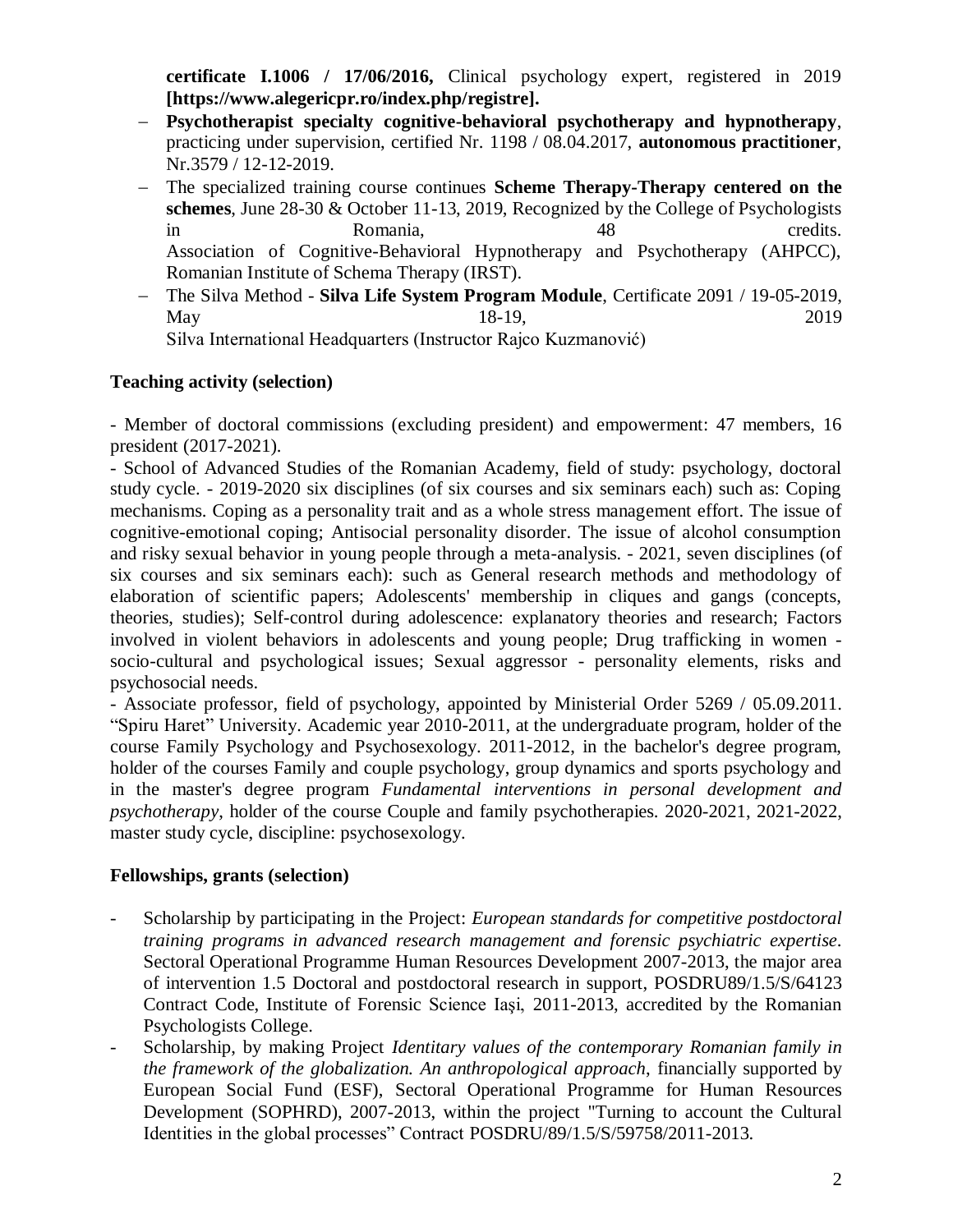- Postdoctoral research internship during the period March 1 to March 31, 2012, *Institute of Sociology, Academy of Sciences of the Czech Republic.*
- Postdoctoral research internship during the period 1 May to 30 June 2012, The Libera Università Maria Ss. Assunta (LUMSA), Department of Human Studies - Communication, Education, Letters, Psychology, Roma.
- *Socio-Psycho-Medical changes in the lifestyles of the contemporary family in Poland and Romania*, 2013-2015, co-principle investigator (joint project of the Polish Academy of Sciences and Romanian Academy) [with SMOCZYNSKI Rafal].
- *Expanding research on intergenerational cohesion in contemporary Polish and Romanin families,* 2016-2018, co-principle investigator (joint project of the Polish Academy of Sciences and Romanian Academy) [with SMOCZYNSKI Rafal].
- *The family studies in Poland and Romania: the quality of life, leisure and kinship networks,2019-2021,* co-principle investigator (joint project of the Polish Academy of Sciences and Romanian Academy) [with SMOCZYNSKI Rafal].

## **Experience accumulated in 11 grants as participant in 2 as project manager (selection)**

- Grant no.116, 108 "Sexual education and family planning for fortifying population's health state" (project manager), Romanian Academy, 2005-2006.
- Grant no.5/22.05.2000, subcontrat Institutul de Sociologie. ,,Vision d'Europe des adolescentes. Enquetes comparative en Hongrie et en Roumanie. Echipa formată din din specialisti din Franța, România și Ungaria-Fondation Minoritas Institut de Recherche sur les minorites etniques, Universite de Budapest, (participant) 2000-2001.
- Grant no. 134, 130 "Anthropo-demographic and socio-medical aspects in population over 60 years old" (participant), Romanian Academy, 2007-2008.
- Grant no. 136,132 "Chronic stress syndrome investigation in third age; anthropological methods in adjusting stress level" (participant), Romanian Academy, 2007-2008.
- Grant no.159, 154 "Clinical-psycho-social status of urban women in menopause" (participant), Romanian Academy, 2007-2008.
- Grant National Council for Scientific Research in Education (NURC) code 72 "Anthropological and psycho-medical coordinates of sexual-reproductive health in urban and rural population" (participant) 2009-2011.
- Grant no 1RO1TW009280-01,"Building Capacity for Tobacco Research in Romania". Funded by the National Institutes of Health- Fogarty International Center, SUA. 2012-2013. Subcontract UMF Tg. Mureş/2014 pe 2014-2015 (participant), [<http://www.davidson.edu/news/news-archives/120808-tobacco-control-research-projects>](http://www.davidson.edu/news/news-archives/120808-tobacco-control-research-projects)

# **Manager Project – 8 (selection)**

- Psychological benchmarks of the family in a systemic and anthropological approach (Repere psihologice ale familiei într-o abordare sistemică şi antropologică), 2009-2010, "Francisc I. Rainer" Anthropology Institute of the Romanian Academy - Bucharest.
- *Risk behaviors for sexual and reproductive health (*Comportamente cu risc pentru sănătatea sexual-reproductivă), 2011-2012, "Francisc I. Rainer" Anthropology Institute of the Romanian Academy - Bucharest.
- *Health risk behaviors correlated with psychological and personality traits in young people (*Comportamente cu risc pentru sănătate în corelaţie cu trăsăturile psihologice şi de personalitate la tineri), 2013-2015, "Francisc I. Rainer" Anthropology Institute of the Romanian Academy - Bucharest.
- Psycho-medical study on inflammatory bowel diseases, 2019-2021, "Francisc I. Rainer" Anthropology Institute of the Romanian Academy - Bucharest.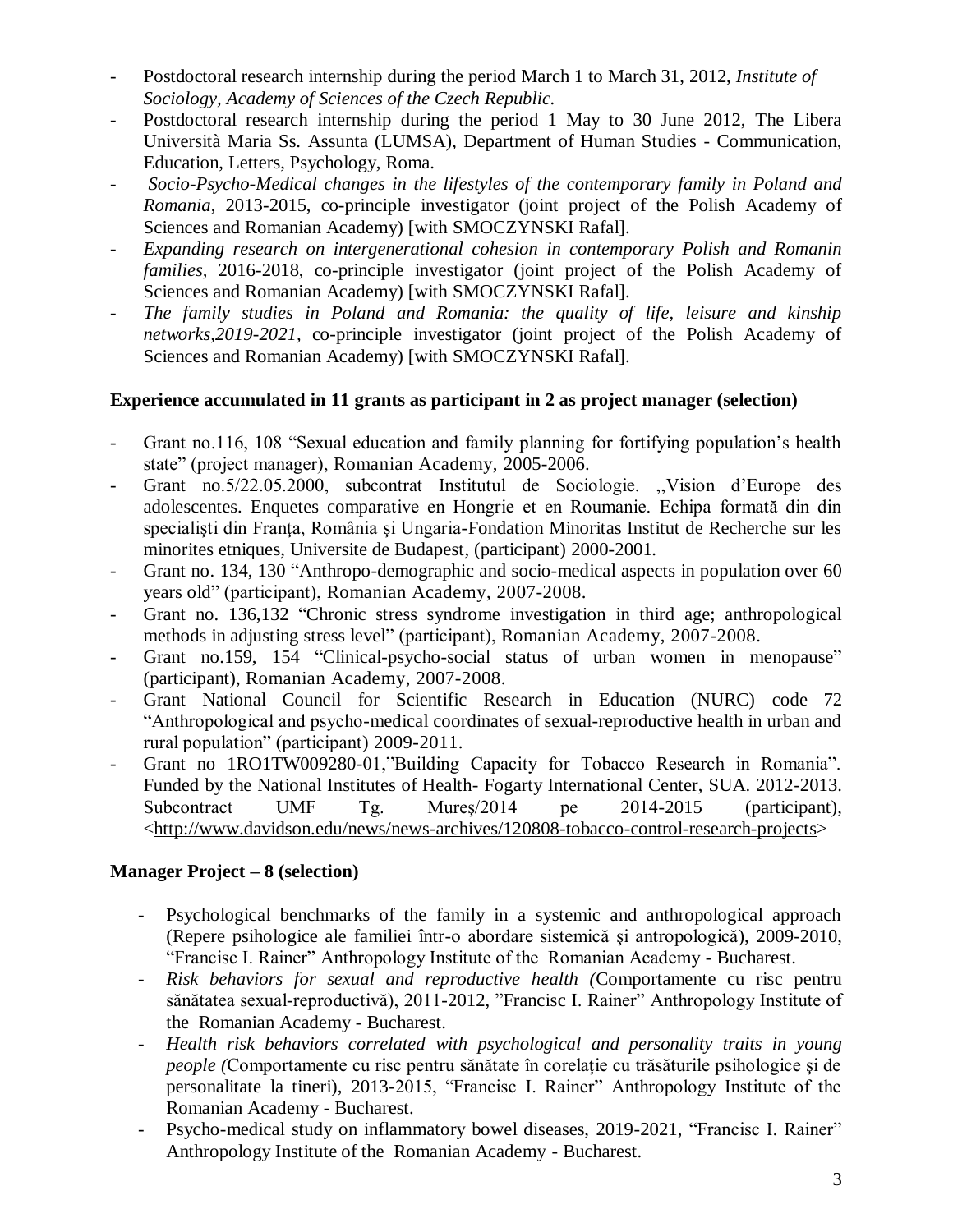#### **Books – 8 (selection)**

- 1. **Rada Cornelia**, Prejbeanu Ileana, *Human sexual behavior, anthropological and psychomedical coordinates (Comportamentul sexual uman, coordonate antropologice şi psihomedicale),* Craiova, Editura Medicală Universitară, 2008,166 p. ISBN 978-973-106-084- 2.
- 2. **Rada Cornelia**, *Anthropological benchmarks of the family in the context of sexual and health – reproductive health (Repere antropologice ale familiei în contextul sănătăţii sexual – reproductive),* Bucureşti, Editura Academiei, 2009, 345 p. ISBN 978-973-27- 1703-5.
- 3. **Rada Cornelia**, *Family planning at the boundary between medical and social. An anthropological and psycho-medical approach (Planificarea familială la limita dintre medical şi social, O abordare antropologică şi psiho-medicală,* Piteşti, Editura Paralela 45, 2009, 264 p. ISBN 978-973-47-0720-1.
- 4. **Rada Cornelia**, Tarcea Monica, *Sexual and family life of the Romanians. Study Rada – Tarcea (Viaţa sexuală şi familia la români. Studiul Rada-Tarcea),* Iaşi, Editura Institutul European, 2010, 294 p. ISBN 978-973-611-716-9.
- 5. **Rada Cornelia**, Pănescu Oana Madelen, *Psychology, psychotherapy of family and couples. Theories, research, interventions* (*Psihologia, psihoterapia familiei şi cuplului. Teorii, cercetări, intervenţii)*, Editura Universitară, Bucureşti, 2016, 249 pagini. (CNCS A2), ISBN 978-606-28-0478-7.

## **Coordinated books – 2**

1. **Rada Cornelia**, Faludi Cristina, Coord., *Functions and dysfunctions of the contemporary family. A socio-psycho-medical approach (Funcţii şi disfuncţii ale familiei contemporane. O abordare socio-psiho-medicală),* Editura Universitară, Bucureşti, 2015, 240 pagini. ISBN 978-606-28-0186-1,

[<http://www.editurauniversitara.ro/carte/rada/functii\\_si\\_disfunctii\\_ale\\_familiei\\_contempora](http://www.editurauniversitara.ro/carte/rada/functii_si_disfunctii_ale_familiei_contemporane_o_abordare_socio_psiho_medicala/11103) [ne\\_o\\_abordare\\_socio\\_psiho\\_medicala/11103>](http://www.editurauniversitara.ro/carte/rada/functii_si_disfunctii_ale_familiei_contemporane_o_abordare_socio_psiho_medicala/11103) (CNCS A2).

2. **Rada Cornelia**, Bistriceanu Pantelimon Corina, Coord., *Challenges of the contemporary family. A psycho-socio-medical approach (Provocări ale familiei contemporane. Perspective psiho-socio-medicale)*, Editura Universitară, Bucureşti, 2015, 210 pagini. ISBN 978-606-28- 0206-6,

[http://www.editurauniversitara.ro/carte/rada/provocari\\_ale\\_familiei\\_contemporane\\_perspecti](http://www.editurauniversitara.ro/carte/rada/provocari_ale_familiei_contemporane_perspective_psiho_socio_medicale/11105) [ve\\_psiho\\_socio\\_medicale/11105>](http://www.editurauniversitara.ro/carte/rada/provocari_ale_familiei_contemporane_perspective_psiho_socio_medicale/11105) (CNCS A2).

### **Chapters in books – 23 (selection)**

- 1. **Rada Cornelia**, Manu Beatrice, *The education of children and control of children by parents: attitudes, behaviors (Educaţia copiilor şi controlul copiilor de către părinţi: atitudini, comportamente)*, in vol. *Provocări ale familiei contemporane. Perspective psihosocio-medicale*, coord. Cornelia Rada, Corina Bistriceanu Pantelimon, Editura Universitară, Bucureşti, 2015, pp. 176-192. ISBN 978-606-28-0206-6. (CNCS A2).
- 2. Albu Adriana, **Rada Cornelia**, *Aprecierea obiceiurilor alimentare şi a dezvoltării fizice a unui lot de elevi de la licee cu profil informatic din zona Moldovei (Evaluation of eating habits and physical development of a group of students from two computer science high schools in Moldavia)* în Coord. Kozma A., Glavce C., Bălăceanu-Stolnici C., Colecția Zilele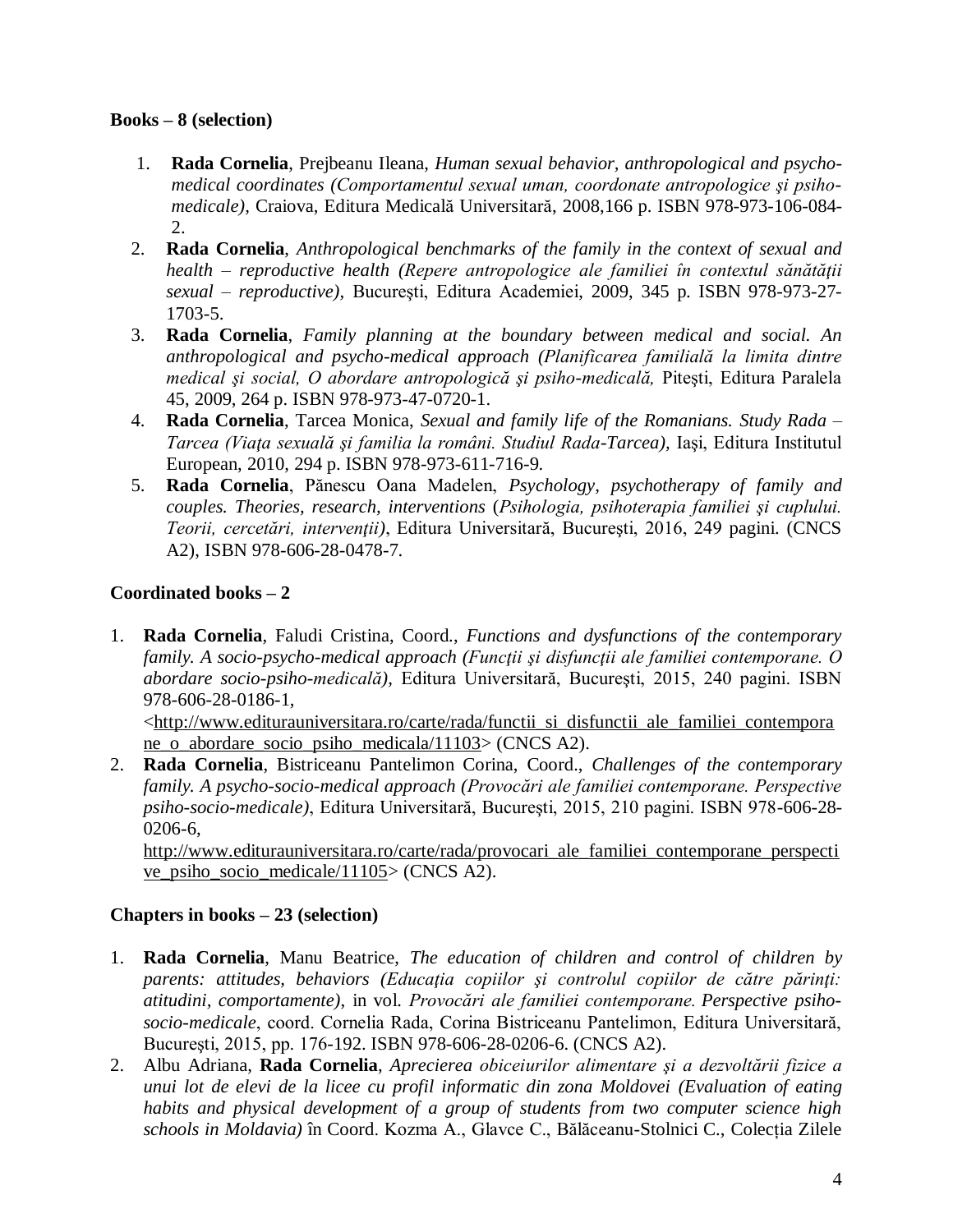Rainer, Antropologie și Demografie, Editura Academiei Române, București, 2017, pp 317- 324. ISBN 978-973-27-2901-4.

3. **Rada, C.** *O analiză de clase latente a unor stiluri de viaţă ale părinţilor şi ale copiilor* [In A. Kozma, C. Glavce, C. Bălăceanu-Stolnici (Eds.) Antropologie şi genetică (Colecția "Zilele Fr. I. Rainer" [An analysis of latent classes of parents and children's lifestyles. In A. Kozma, C. Glavce, C. Bălăceanu-Stolnici (Eds.) Anthropology and genetics, Fr. I. Rainer Days" collection, vol.XI, Bucuresti, Ed. Academiei Române, 2019, pp.413-423. (ISBN 978- 973-27-3067-6)

### **[Articles in ISI specialty journals](http://spitswww.uvt.nl/~vermunt/#ArtISI) – 11 (**selection)

- 1. **Rada Cornelia**, Hudiţa D., Manolescu S, Prejbeanu IM, Zugravu C, *Attitudinal and behavioral patterns, socio-demographical characteristics of risk for cervical cancer*, Gineco.ro, Anul VI.Vol.6.Nr.20.2/2010, pp. 102-109. ISSN print 1841- 4435, ISSN online 2066-250X, **ISI factor impact 2010, 0,053**.
- 2. Bădulescu Fl., Prejbeanu Ileana, **Rada Cornelia**, Pătraşcu Anca, Dragomir Manuela, Popescu Florina Carmen, *Evaluation of women knowledge and attitude regarding cervical cancer early detection,* Romanian Journal of Morphology and Embryology (RJME), Vol. 52, Nr. 1, 2011, pp. 45–51, <http://www.rjme.ro/RJME/resources/files/520111045051.pdf> ISSN (print) 1220-0522, ISSN (on-line) 2066-8279, **ISI factor impact 0,523**.
- 3. **Rada Cornelia**, *Sexual behaviour and sexual and reproductive health education: a crosssectional study in Romania*. Reproductive Health, 2014, 11:48 doi:10.1186/1742-4755-11- 48. <http://www.reproductive-health-journal.com/content/11/1/48> ISSN: 1742-4755, **ISI factor impact 1,62.**
- 4. **Rada Cornelia**, *Violence against women by male partners and against children within the family: prevalence, associated factors, and intergenerational transmission in Romania:a cross-sectional study*, BMC Public Health 2014, 14:129 doi:10.1186/1471-2458-14-129, <http://www.biomedcentral.com/content/pdf/1471-2458-14-129.pdf> ISSN: 1471-2458, **ISI factor impact 2,32.**
- 5. **Rada Cornelia**, Ispas Alexandru Teodor, *Alcohol consumption and accentuated personality traits among young adults in Romania: a cross-sectional study,* Substance Abuse Treatment, Prevention, and Policy. 2016, 11:36 DOI: 10.1186/s13011-016-0080-3, [<http://www.substanceabusepolicy.com/content/11/1/36>](http://www.substanceabusepolicy.com/content/11/1/36) ISSN: 1747-597X, **ISI factor impact 1,713.**
- 6. **Rada Cornelia**, *Latent Class Analysis Approach for the Family Adaptability and Cohesion Evaluation Scale IV Among Young People From Romania: The First Step for Validation,*  Journal of Family Issues, Vol. 39, issue 6, 2017, pp.1598-1615 [<http://dx.doi.org/10.1177/0192513x17714508>](http://dx.doi.org/10.1177/0192513x17714508), eISSN: 15525481, ISSN: 0192513X, **ISI impact factor 1.696.**
- 7. Faludi C., & **Rada, C.** *Gender differences in sexual and reproductive health education in the family: a mixed methods study on Romanian young people*, BMC Public Health, 201919:1103. [<https://doi.org/10.1186/s12889-019-7321-0>](https://doi.org/10.1186/s12889-019-7321-0) ISSN: 1471-2458, ISI factor impact 2,567.

## **Articles published in journals indexed BDI or volumes "proceedings" of international conferences indexed BDI – 55 (selection)**

1. **Rada Cornelia**, *Body Mass Index: knowledge, practice and health evaluation,* International, Journal of Collaborative Research on Internal Medicine & Public Health (IJCRIMPH) 2012,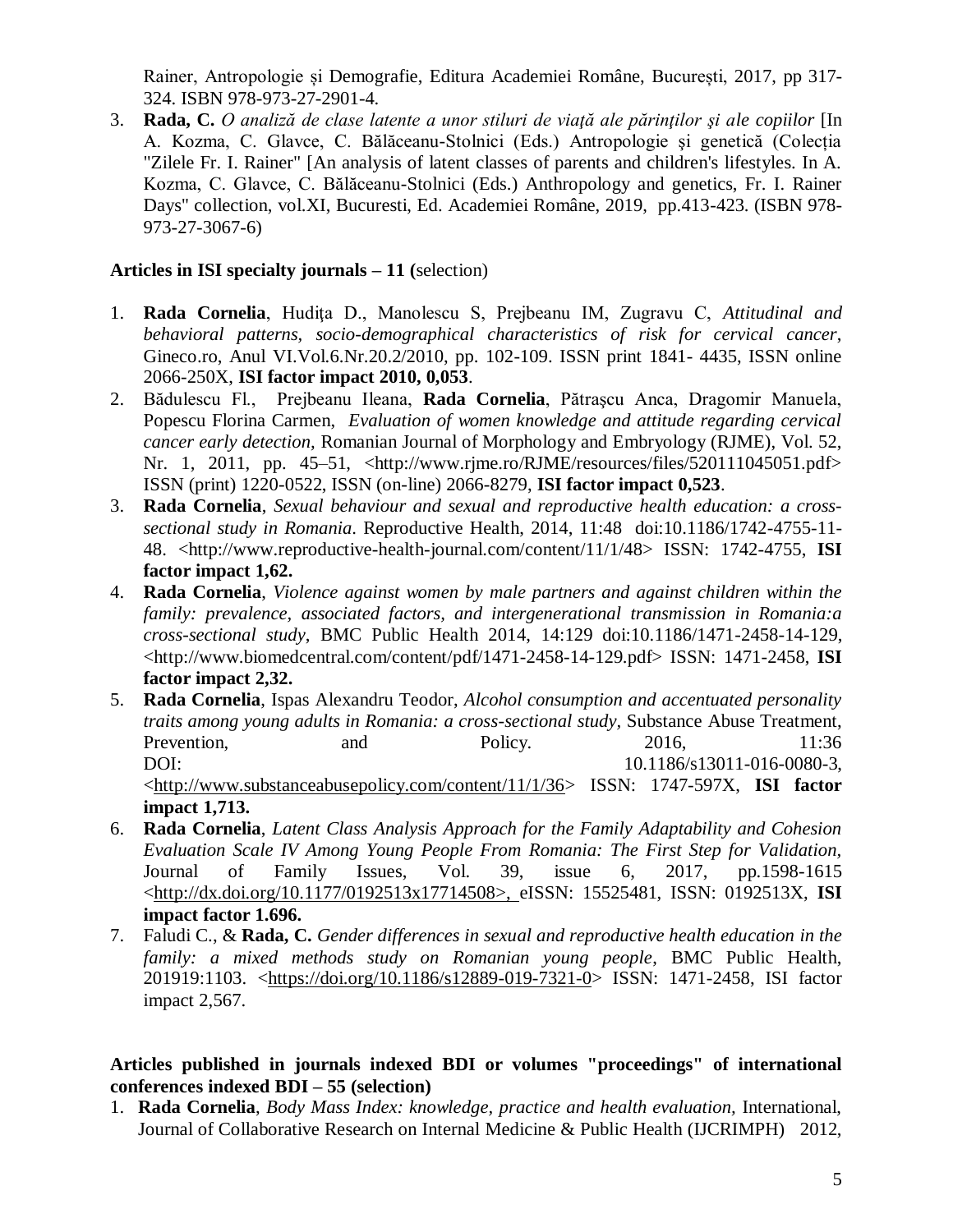Vol. 4 Nr. 6. pp. 1276-1284. [<http://iomcworld.com/ijcrimph/files/v04-n06-37.pdf>](http://iomcworld.com/ijcrimph/files/v04-n06-37.pdf)ISSN 1840-4529 (BDI).

- 2. **Rada Cornelia**, Albu Adriana, Petrariu Florin D., *Age at initiation of sexual life, protection at first intercourse and sources of information regarding sexual and reproductive health: a* cross-sectional study *in Romania*, The Medical-Surgical Journal of The Physicians And Naturalists Society From Iaşi, Vol. 117, Nr. 4, 2013, pp. 994-1001, [<http://www.revmedchir.ro/uploads/1/5/7/2/15722076/22\\_corectata\\_42\\_rada\\_c\\_mpl\\_ao.pdf>](http://www.revmedchir.ro/uploads/1/5/7/2/15722076/22_corectata_42_rada_c_mpl_ao.pdf) ISSN print: 0048-7848, ISSN online: 2286-2560 (Ranking: B+, Index Medicus, Medline etc.
- 3. **Rada Cornelia**, *Family Planning in Romania: A Cross-sectional Study of Knowledge, Practice and Attitudes*, International Journal of Collaborative Research on Internal Medicine & Public Health (IJCRIMPH),Vol. 6, Nr. 9, 2014, pp. 260- 275[<http://iomcworld.com/ijcrimph/september2014.htm>](http://iomcworld.com/ijcrimph/september2014.htm) ISSN 1840-4529.
- 4. **Rada Cornelia**, *Intergenerational family support in Romania,* Rev. Psih., Vol. 60, Nr. 4, pp. 293–303, Bucureşti, octombrie – decembrie 2014, ISSN 0034-8759, Ranking: B+: PROQUEST, PsychInfo DOAJ, Index Copernicus International, ROAD- Directory of Open Access scholarly Resources, OAJI.net-Open Academic Journals Index, New Jour, Google academic).
- 5. Pîrlog M.C., **Rada Cornelia**, Prejbeanu Ileana, Cara Monica Laura, *Evaluation of the Psychoneurotic Tendencies Risk Using the Woodworth Mathews Personality Inventory in Non-Institutionalized Persons*, **Current Health Sciences Journal,** Vol. 40, Nr. 3, 2014, pp 177-183, [<http://www.chsjournal.org/files/9886f8a793bebb87ec40483ac9cae621.pdf>](http://www.chsjournal.org/files/9886f8a793bebb87ec40483ac9cae621.pdf)**,** ISSN (print): 2067-0656, ISSN (on-line): 2069 – 4032. (BDI: EBSCO, PubMed/Medline, Index Copernicus International, [Journal Master List,](http://journals.indexcopernicus.com/Current+Health+Sciences+Journal,p569,3.html)[National Library of Medicine Citefactor,](http://www.ncbi.nlm.nih.gov/nlmcatalog/101597164) [Scientific WebPlus](http://scientific.thomsonwebplus.com/SearchResults.aspx?query=current+health+s,/pciences+journal+craiova&searchContext=TOPIC) etc.
- 6. **Rada Cornelia**, *How is leisure time spent in Romania, factors involved*, Rev. Psih., Vol. 61, Nr. 2, pp. 85–96, Bucureşti, aprilie – iunie 2015, ISSN 0034-8759, BDI, Ranking: B+.
- 7. **Rada Cornelia,** Olson David H., *Circumplex Model of Marital and Family Systems (Faces III) in Romania*, Annuaire Roumain D'anthropologie, Editura Academiei Române, Bucarest, Tome 53, 2016, pp.11–29, CNCS B+, BDI (Index Copernicus journal Master List, ERIH PLUS, Anthrolit, Infobase Index etc). [http://www.buildingrelationships.com/facesiv\\_studies/facesiii\\_romania.pdf,](http://www.buildingrelationships.com/facesiv_studies/facesiii_romania.pdf) ISSN 0570-2259.
- 8. **Rada Cornelia**, Andrei M., Ţieranu C., Ispas A.T., Diaconu C.C., *Crohn's disease – psychosocial factors involved. Case study,* Rev. Psih., Vol. 63, Nr. 1, pp. 7–19, Editura Academiei, Bucureşti, ianuarie – martie 2017, BDI (ERIH PLUS, Psychinfo, Proquest, Doaj, Index Copernicus International, etc.), ISSN 0034-8759.
- 9. **Rada Cornelia**, *Impact of some demographic parameters on leisure time and body weight,* Anthropological Researches and Studies, Vol. 7, 2017, pp.111–121, [http://doi.org/10.26758/7.1.12,](http://doi.org/10.26758/7.1.12) BDI: ERIHPLUS, Crossref, Ceeol, Indexcopernicus, etc. ISSN 2360-3445; ISSN-L 2360-3445.
- 10. **Rada Cornelia**, *Spending leisure time when approaching retirement and during retirement,* Rev. Psih., Vol 64, Nr.4, pp. 265-280 octombrie – decembrie 2018, Editura Academiei, Bucureşti, BDI (Proquest, Psychinfo, Doaj, Index Copernicus International, etc.). ISSN 0034- 8759.
- 11. **Rada, C.,** *Aging and intergenerational care*, Anthropological Researches and Studies, 2018. 8*,* pp. 134-143. <http://doi.org/10.26758/8.1.13> ISSN 2360-3445; ISSN-L 2360-3445.
- 12. **Rada, C.,** *Psychometric quality of family adaptability and cohesion evaluation scale IV by latent class analysis; quantitative study on the elderly in Romania*. Anthropological Researches and Studies, 2019, 9*,* 100-115.<http://doi.org/10.26758/9.1.10> ISSN 2360-3445; ISSN-L 2360-3445.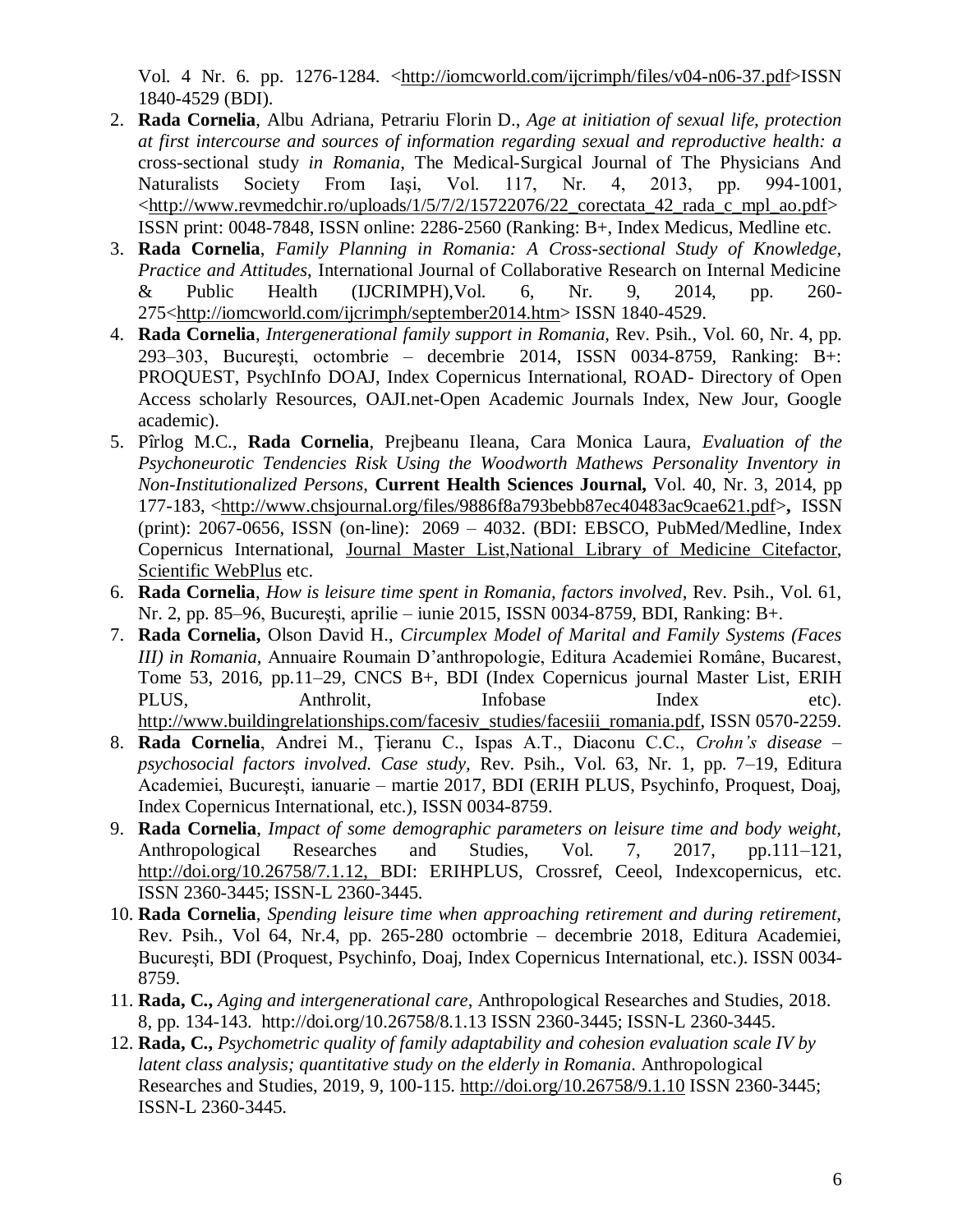**Publications in extenso, published in papers / volumes of international specialized conferences – 2**

**Publications in extenso, published in papers / volumes of national specialized conferences – 24**

**Articles published in journals recognized by the Romanian academic community – 17**

# **Full papers published in the proceedings of national and international conferences – 26**

## **Abstracts published in ISI journal – 22 (selection)**

- 1. **Rada Cornelia**, Dragomir M., Prejbeanu I., Geana G. Zugravu C *, Reasons for and Acceptance of Abortion in South-West Romania,* The European Public Health Conference 2010 Amsterdam Conference from 10 to 13 November 2010, European Journal of Public Health (EJPH), Oxford University Press, Volume 20, Supplement 1, p. 181, [http://eurpub.oxfordjournals.org/content/20/suppl\\_1/6.full.pdf+html,](http://eurpub.oxfordjournals.org/content/20/suppl_1/6.full.pdf+html) factor de impact 2,313; Online ISSN 1464-360X - Print ISSN 1101-1262.
- 2. Prejbeanu Ileana Manoela, **Rada Cornelia**, Pirlog M.C., Dragomir M., Mihai MG., M Greere M., *Social and economic determinants in family planning in Romania*, [4th European Public](http://eurpub.oxfordjournals.org/content/21/suppl_1.toc)  [Health Conference Public Health and Welfare -](http://eurpub.oxfordjournals.org/content/21/suppl_1.toc) Welfare Development and Health Copenhagen, 9–[12 November 2011,](http://eurpub.oxfordjournals.org/content/21/suppl_1.toc) European Journal of Public Health, Vol. 21, Supplement 1, 2011, p. 79, [http://eurpub.oxfordjournals.org/content/21/suppl\\_1/10.full.pdf+html,](http://eurpub.oxfordjournals.org/content/21/suppl_1/10.full.pdf+html) Impact factor: 2.267 Online ISSN 1464-360X - Print ISSN 1101-1262.
- 3. Cara ML, **Rada Cornelia**, Prejbeanu Ileana Manoela, Pirlog MC, Mossang D, Albu A, Indrei L, *Contraceptive practices in a Romanian population*, [4th European Public Health](http://eurpub.oxfordjournals.org/content/21/suppl_1.toc)  Conference Public Health and Welfare - [Welfare Development and Health Copenhagen, 9](http://eurpub.oxfordjournals.org/content/21/suppl_1.toc)–12 [November 2011,](http://eurpub.oxfordjournals.org/content/21/suppl_1.toc) European Journal of Public Health, Vol. 21, Supplement 1, 2011, p. 80, [http://eurpub.oxfordjournals.org/content/21/suppl\\_1/10.full.pdf+html,](http://eurpub.oxfordjournals.org/content/21/suppl_1/10.full.pdf+html) Impact factor: 2.267 Online ISSN 1464-360X - Print ISSN 1101-1262.
- 4. Prejbeanu Ileana Manoela, **Rada Cornelia**., Badulescu Fl, Cara M, Zugravu CA, *Socioeconomic factors influencing domestic violence in Romania*, [4th European Public Health](http://eurpub.oxfordjournals.org/content/21/suppl_1.toc)  Conference Public Health and Welfare - [Welfare Development and Health Copenhagen, 9](http://eurpub.oxfordjournals.org/content/21/suppl_1.toc)–12 [November 2011,](http://eurpub.oxfordjournals.org/content/21/suppl_1.toc) European Journal of Public Health, Vol. 21, Supplement 1, 2011, p. 248, [http://eurpub.oxfordjournals.org/content/21/suppl\\_1/10.full.pdf+html,](http://eurpub.oxfordjournals.org/content/21/suppl_1/10.full.pdf+html) Impact factor: 2.267 Online ISSN 1464-360X - Print ISSN 1101-1262.
- 5. **Rada Cornelia**, Prejbeanu Ileana Manoela, Geana G., Dadulescu E., Albu A, *Too many pregnancies end by abortion !* [4th European Public Health Conference Public Health and](http://eurpub.oxfordjournals.org/content/21/suppl_1.toc)  Welfare - [Welfare Development and Health Copenhagen, 9](http://eurpub.oxfordjournals.org/content/21/suppl_1.toc)–12 November 2011, European Journal of Public Health, Vol. 21, Supplement 1, 2011, p. 212, [http://eurpub.oxfordjournals.org/content/21/suppl\\_1/10.full.pdf+html,](http://eurpub.oxfordjournals.org/content/21/suppl_1/10.full.pdf+html) Impact factor: 2.267 Online ISSN 1464-360X - Print ISSN 1101-1262.

### **Abstracts for international conferences – 47 (selection)**

1. Prejbeanu Ileana Manoela, **Rada Cornelia**, Pirlog Mihail, Geana G., Dadulescu E., *Domestic Violence in Urban and Rural Romanian Communities*, APHA 139TH Annual Meeting an Exposition Oct 29-Nov 2, 2011, Washington DC, abstract 247318, [http://apha.confex.com/apha/139am/webprogram/Paper247318.html.](http://apha.confex.com/apha/139am/webprogram/Paper247318.html)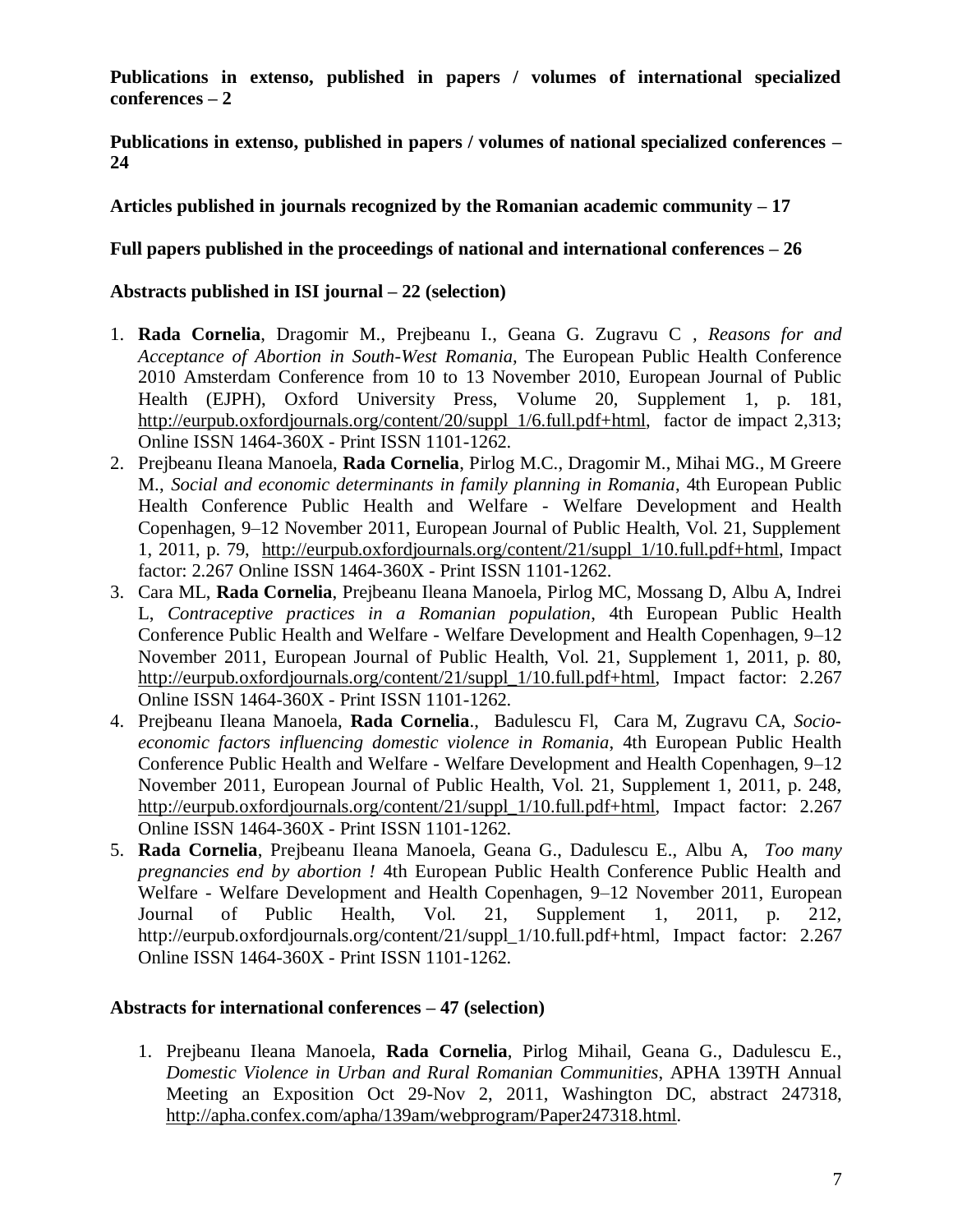2. **Rada Cornelia**, Prejbeanu Ileana Manoela, Mihai Marcelina G. Zugravu Corina-Aurelia, Ciuvat Veta, *Adequacy of Prenatal Care Utilization Index and Breastfeeding,* APHA 139TH Annual Meeting an Exposition Oct 29-Nov 2, 2011, Washington DC, Practices in Romania, abstract, 236907,

http://apha.confex.com/apha/139am/webprogram/Paper236907.html.

- 3. Prejbeanu Ileana Manoela, **Rada Cornelia**, Cara Monica Laura, Mossang Daniela, *[School](http://apha.confex.com/apha/139am/webprogram/Paper250128.html)  [Sexual-Reproductive Health Education in South-West Romania,](http://apha.confex.com/apha/139am/webprogram/Paper250128.html)* APHA 139TH Annual Meeting an Exposition Oct 29-Nov 2, 2011, Washington DC, Practices in Romania, abstract, 250128, [http://apha.confex.com/apha/139am/webprogram/Paper250128.html.](http://apha.confex.com/apha/139am/webprogram/Paper250128.html)
- 4. Prejbeanu Ileana M., **Cornelia Rada**, Gabriela Boangiu, Monica Laura Cara, *Abortion – the best or the worst solution for an unexpected pregnancy*, Poster presentation during the 138th APHA Annual Meeting, November 6-10, 2010, [http://apha.confex.com/apha/138am/webprogram/Paper217001.html.](http://apha.confex.com/apha/138am/webprogram/Paper217001.html)
- 5. **Rada Cornelia**, *Body Mass Index: knowledge, practice and health evaluation*, 5th International Online Medical Conference, March 3, 4, 10 & 11, 2012, Abstracts of 5th International Online Medical Conference (IOMC 2012), p.162, http://www.iomcworld.com/2012/iomc-2012-proceedings.pdf.
- 6. **Rada Cornelia**, *Family Adaptability and Cohesiveness Evaluation Scale III in Romania,* PSIWORLD 2013, The International Conference, "Psychology and the realities of the contemporary world", 4th Edition, Bucharest, 18-20 October 2013, Romanian Journal of Experimental Applied Psychology, Special Issue, Vol. 4, Editura Universitară Bucureşti, p.27 [<http://www.rjeap.ro/volume-4-2013/special-issue-psiworld-2013>](http://www.rjeap.ro/volume-4-2013/special-issue-psiworld-2013) ISSN–L 2286 – 1831, (printed) p-ISSN: 2069-1971, (online) e-ISSN: 2286-1831 (BDI).
- 7. **Rada Cornelia**, Faludi Cristina, *Does Sexual Education in Family Predict a Healthier Sexual Debut among Romanian youg People ?*, International Conference Nationhood in the Carpathian region, Hungarians and their Neighbours-Sociological Perspectives, Babeş-Bolyai University Cluj-Napoca, November 27-29 2014, Publisher Hungarian Sociological Association and Babeş-Bolyai University Department of Sociology and Social Work in Hungarian, Budapest/Cluj-Napoca, 2014, p.119, ISBN 978-963-88633-3- 1.
- 8. Albu Adriana, Crăcană Irina, **Rada Cornelia**, *The evaluation of some eating habits at a group of teenagers studying at Dimitrie Cantemir highschool, Iasi,* Symposium international interdisciplinaire, La Nature et l'Homme "Provocations contemporaines *dans la relation homme-nature"*, Sinaia, 15-17 octobre 2014, Ploieşti, Editura Bioedit, p. 75, ISSN 2392-7178; SSN-L2392-7178.
- 9. **Rada Cornelia**, *Youth in Romanian urban areas: sexual debut and sexual behaviour*, International Conference Socio- psycho-medical changes in the lifestyles of the contemporary family*,* Bucharest, **"**Francisc I. Rainer" Anthropology Institute of the Romanian Academy, October 7,8, 2015, Anthropological Researches and Studies, vol.5, p.43, ISSN 2344-2824; ISSN-L 0039-3886.
- 10. **Rada Cornelia**, *Consumption of alcoholic beverages among Romanian young adults la*  54th Congress of Anthropological Society of Serbia with international participation, Sremski Karlovci, June 1st–4th, 2016, p. 39, ISBN 978-86-911461-3-9.
- 11. **Rada Cornelia**, *Body mass index, physical activity when approaching retirement and during retirement*, 55th Congress of Anthropological Society of Serbia, Zlatibor 23rd – 26th May, 2018, p. 99, UNIGRAF-X-COPY, Niš, ISBN 978-86-911461-4-6.
- 12. **Rada, C.**, *Factors associated with depression in the elderly*, *Studii şi Cercetări de Antropologie,* International Conference, "Individual, family, society - contemporary challenges" – third edition, October 9−10, 2019, Bucharest, Romania, at the "Francisc I. Rainer" *6,* p.50 (ISSN 2344-2824; ISSN-L 0039-3886)*,*